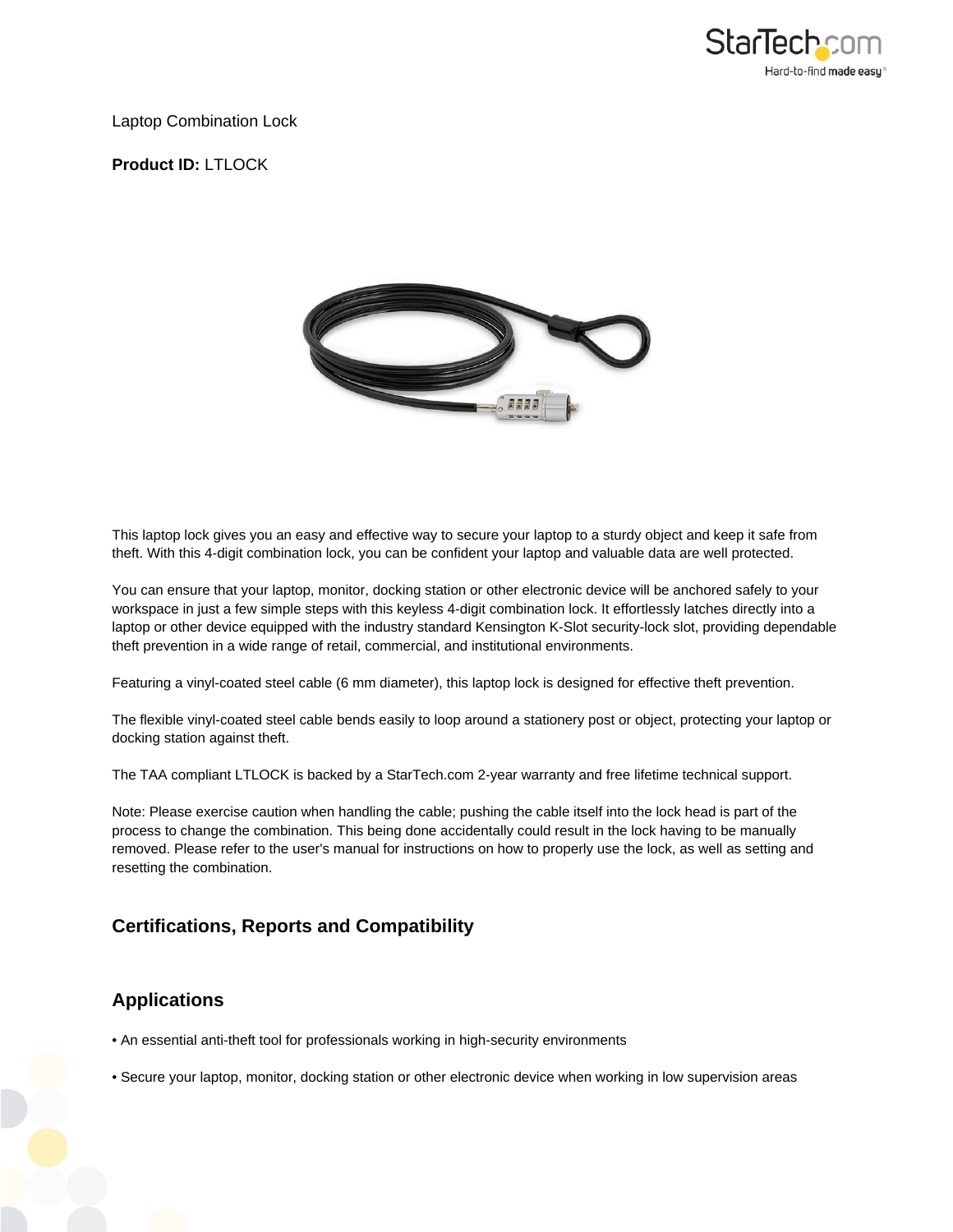

• Perfect for theft prevention in retail stores and commercial enterprises, office buildings, libraries and computer labs, educational facilities and government offices

• Protects your laptop from theft when travelling or working remotely

## **Features**

- Combination lock with 1.8 m (6 ft.) cable protects your laptop against theft
- Secure your laptop conveniently without using a key
- Resettable and easy-to-use 4-digit combination lock
- Vinyl-coated steel (6 mm diameter) ensures cable strength and durability
- Works with laptops, monitors, printers, docks and other devices with a built-in Kensington K-slot security slot
- Flexible cable bends easily to loop around a stationary post or object

• Easily reset combination by pushing the cable into the lock head (see manual for details). Ensure you are grabbing the lock head and not the cable as this may cause an accidental combination change

| <b>Hardware</b>                           |                      |                                   |
|-------------------------------------------|----------------------|-----------------------------------|
|                                           | Warranty             | 2 Years                           |
|                                           | Compatible Lock Slot | Kensington Standard Slot (K-Slot) |
| <b>Physical</b><br><b>Characteristics</b> |                      |                                   |
|                                           | Color                | <b>Black &amp; Silver</b>         |
|                                           | Material             | Steel                             |
|                                           | Product Length       | 5.9 ft [1.8 m]                    |
|                                           | Product Width        | 0.2 in [6.0 mm]                   |
|                                           | Product Height       | 0.2 in [6.0 mm]                   |
|                                           | Weight of Product    | 6.4 oz [182.0 g]                  |
| Packaging<br><b>Information</b>           |                      |                                   |
|                                           | Package Length       | 8.7 in [22.0 cm]                  |
|                                           | Package Width        | 7.9 in [20.0 cm]                  |
|                                           | Package Height       | 0.2 in [4.0 mm]                   |